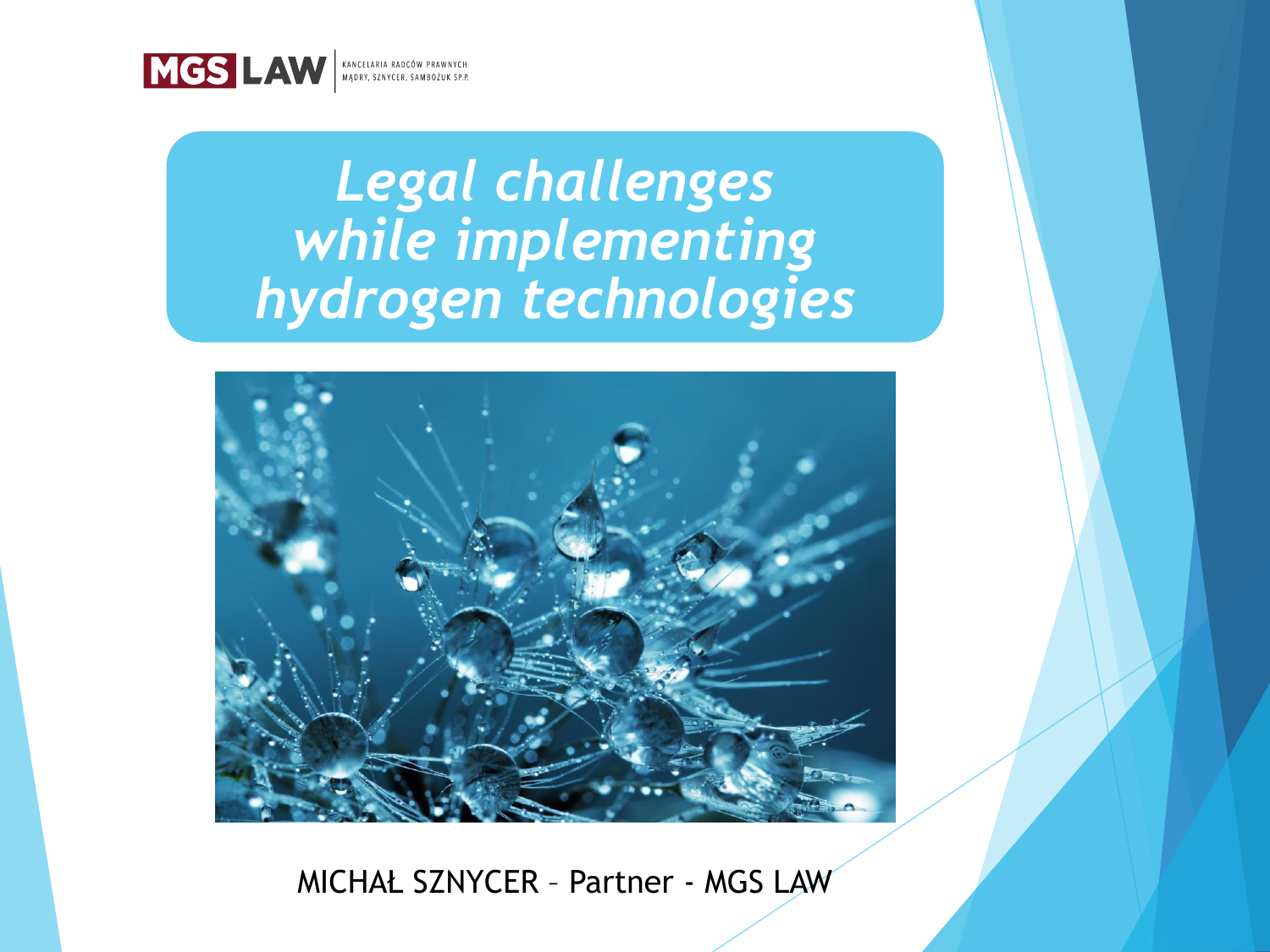

## *AREAS WITH LEGAL BARRIERS IN POLAND*

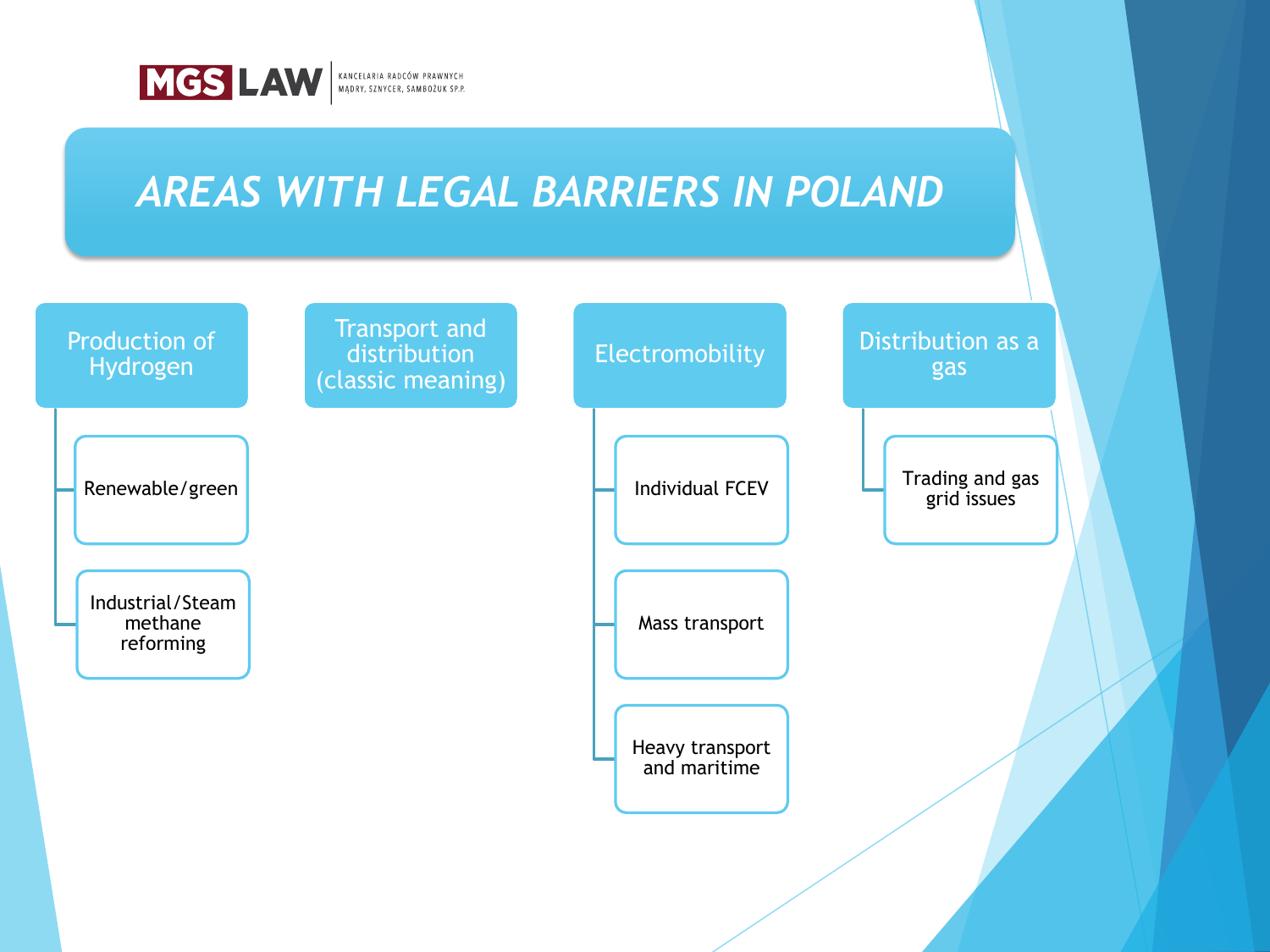

# *HYDROGEN BREAKTHROUGH (electromobility)*

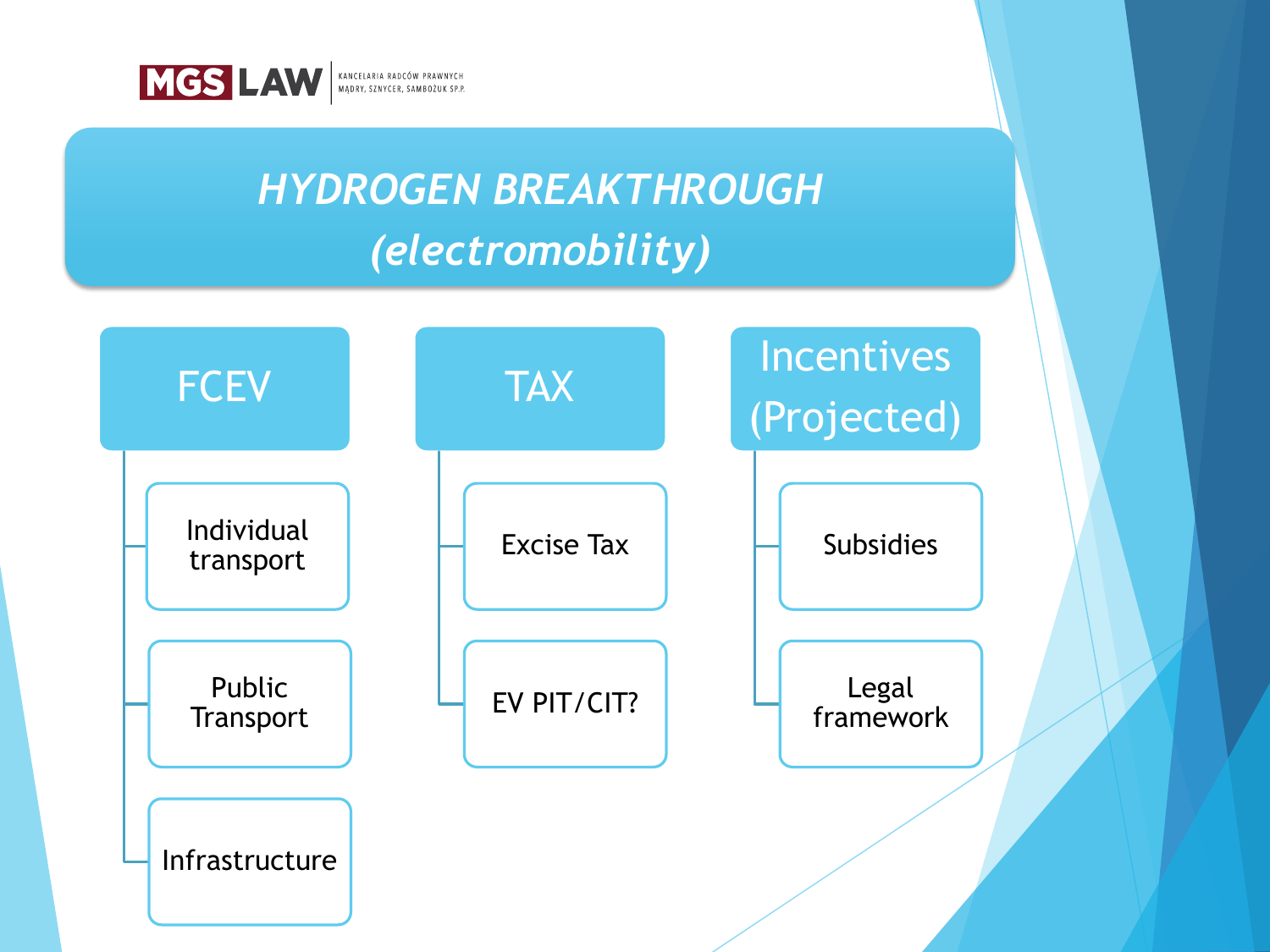

## *LEGAL ACTS ON HYDROGEN IN POLAND*



- Electromobility act
- Excise tax act
- Public roads act
- Act on road traffic (tba 1.1.2020)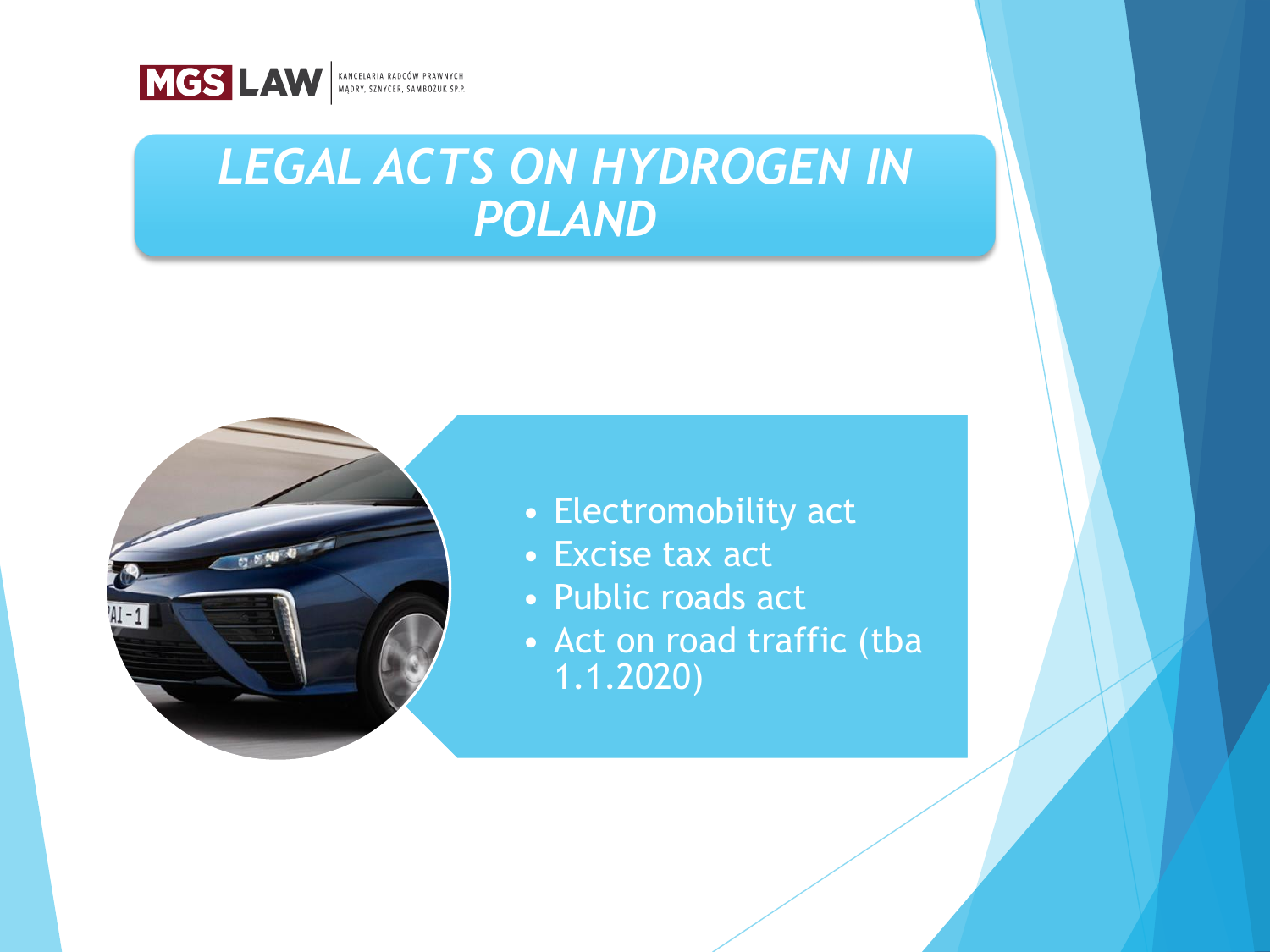

## *PRODUCTION OF HYDROGEN*

Industrial

No support mechanism  $\begin{array}{c} \text{Two support inclusion of } \mathbb{R} \\ \text{for }, \text{green hydrogen''} \end{array}$ 

incentives?

Green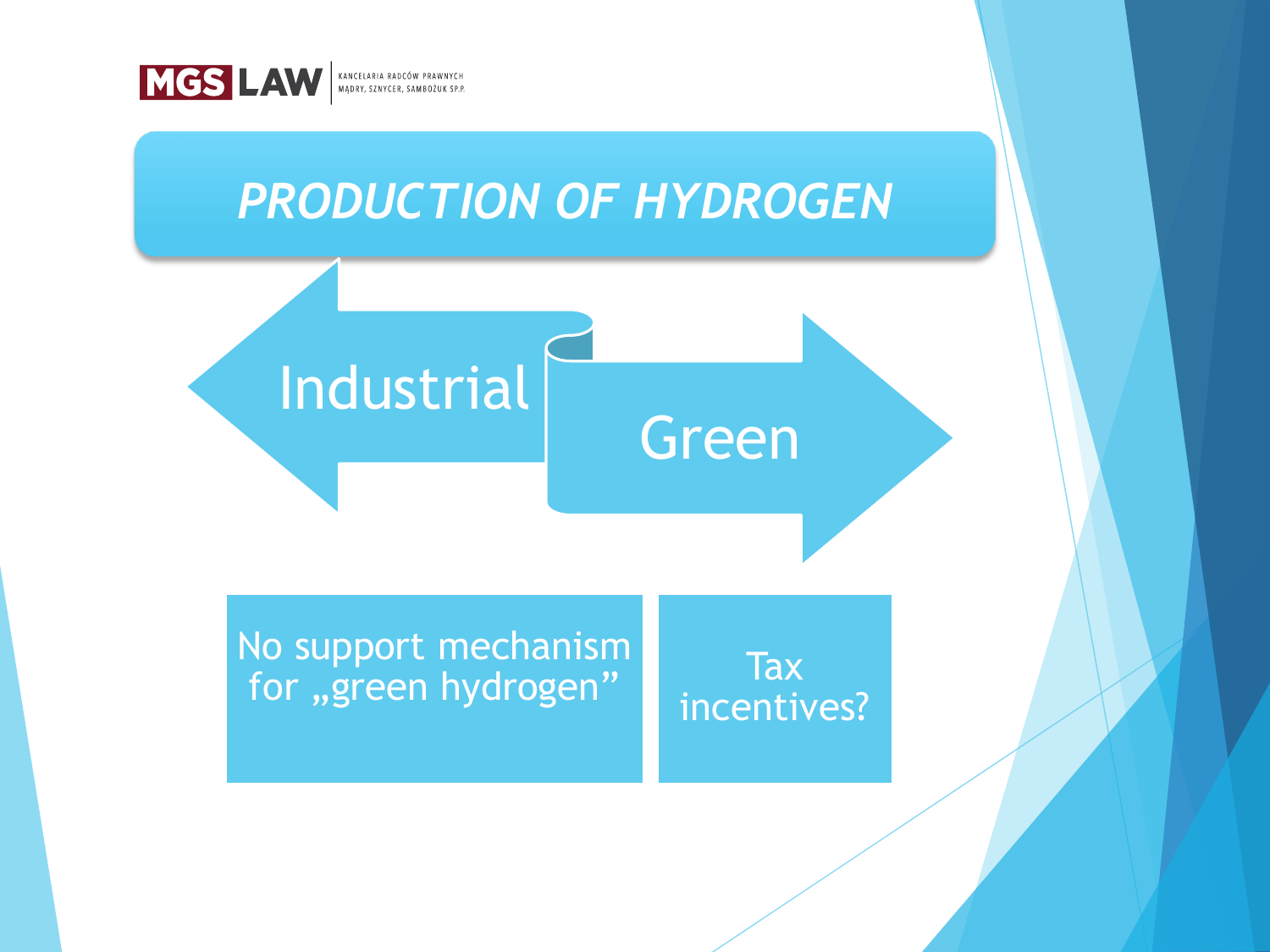

## *RED II – INDIRECT IMPLICATIONS*

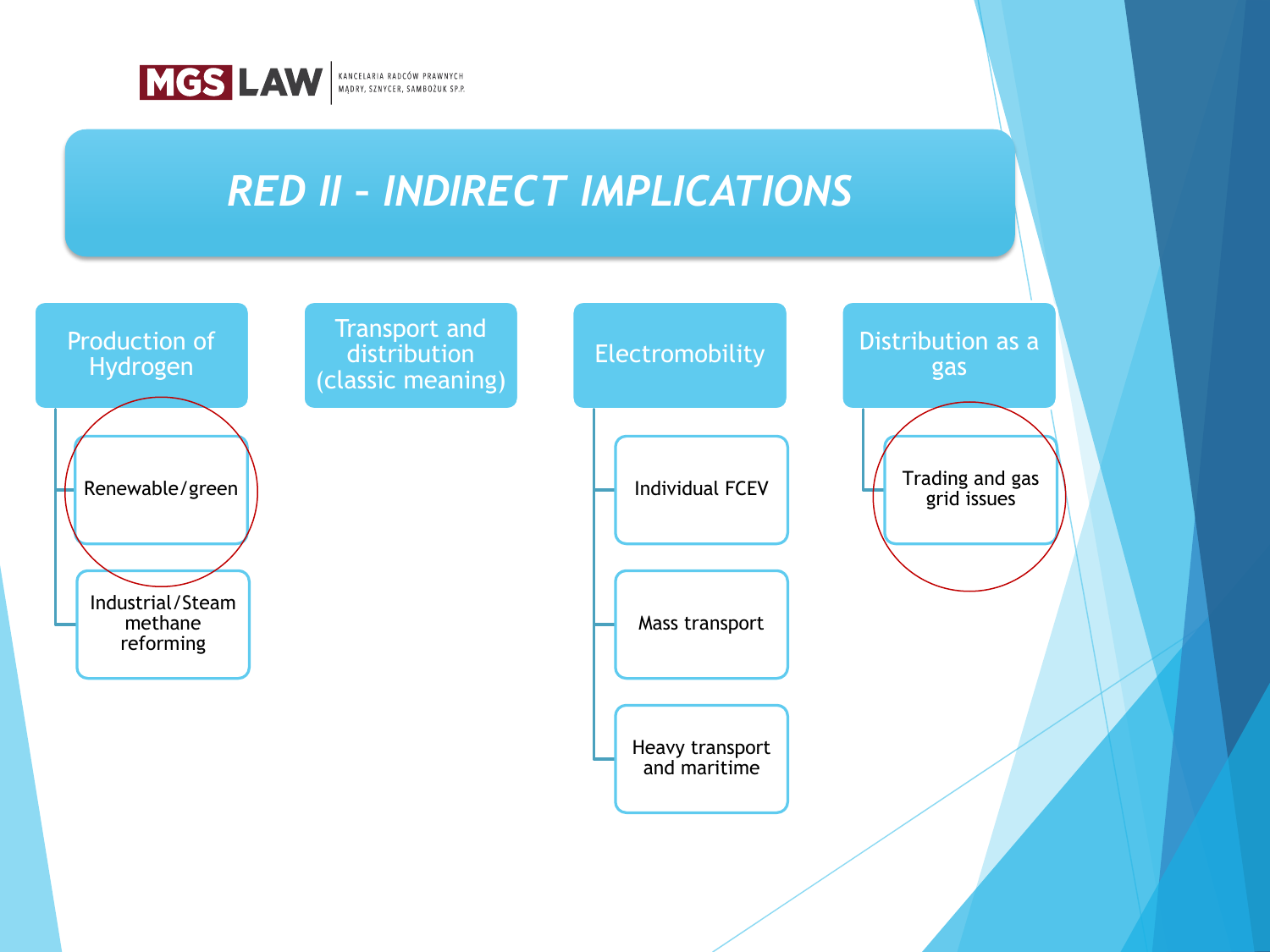

## *REGULATORY ISSUES - GENERAL IDEAS*